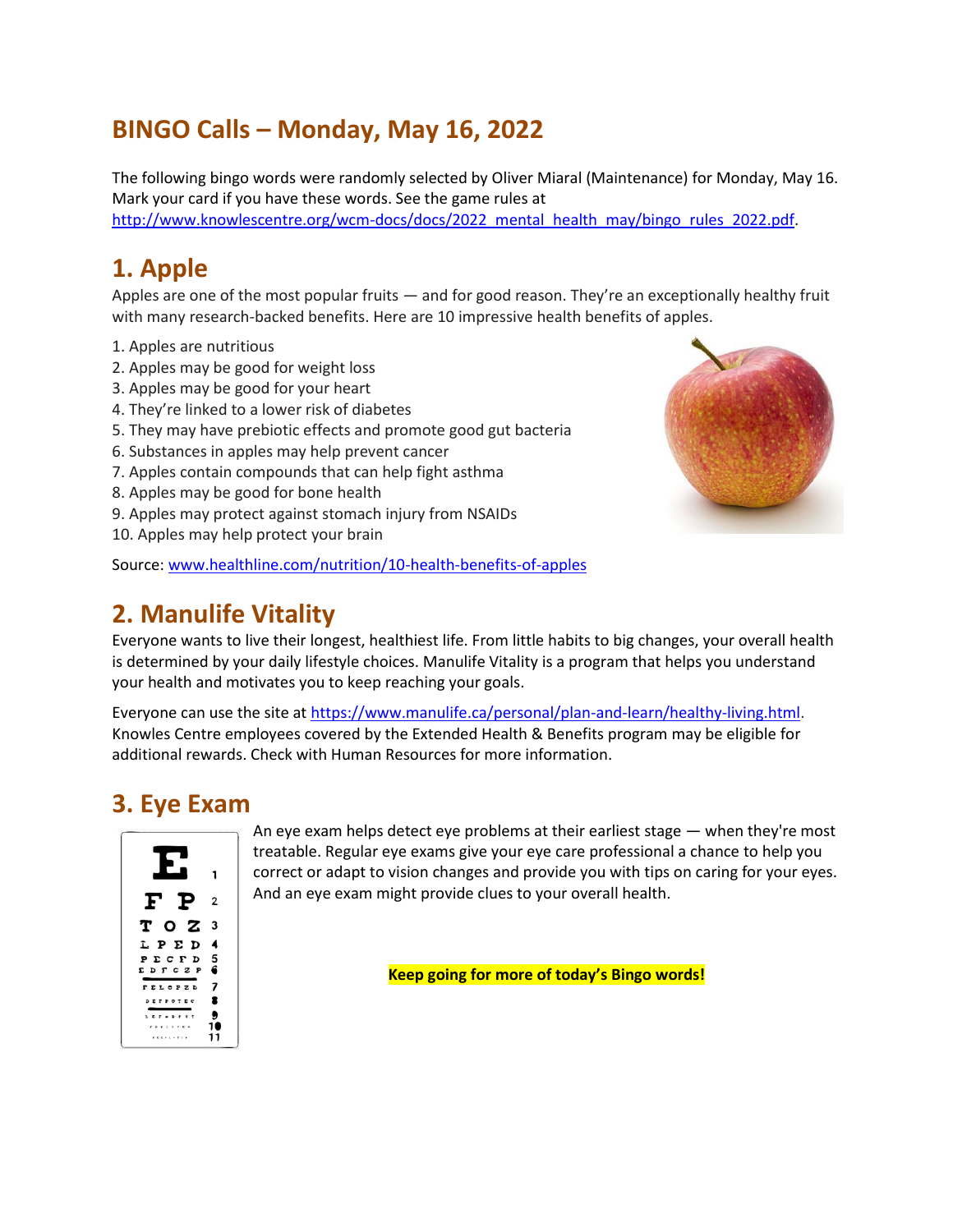### **4. Play**

Play invites creativity and collaboration, and can inspire you to think out of the box! Take a recess and learn about the benefits of connecting with your inner-child. Learn more at:



https://www.ted.com/talks/stuart\_brown\_play\_is\_more\_than just fun?referrer=playlistthe importance of play

# **5. Sleep Hygiene**

#### (Important! "Sleep" and "Sleep Hygiene" are different bingo words!)



Good sleep habits (sometimes referred to as "sleep hygiene") can help you get a good night's sleep. Some habits that can improve your sleep health:

- Be consistent. Go to bed at the same time each night and get up at the same time each morning, including on the weekends
- Make sure your bedroom is quiet, dark, relaxing, and at a comfortable temperature
- Remove electronic devices, such as TVs, computers, and smart phones, from the bedroom
- Avoid large meals, caffeine, and alcohol before bedtime
- Get some exercise. Being physically active during the day can help you fall asleep more easily at night.

# **See list of winners and available prizes to be won on the next page**

介介介